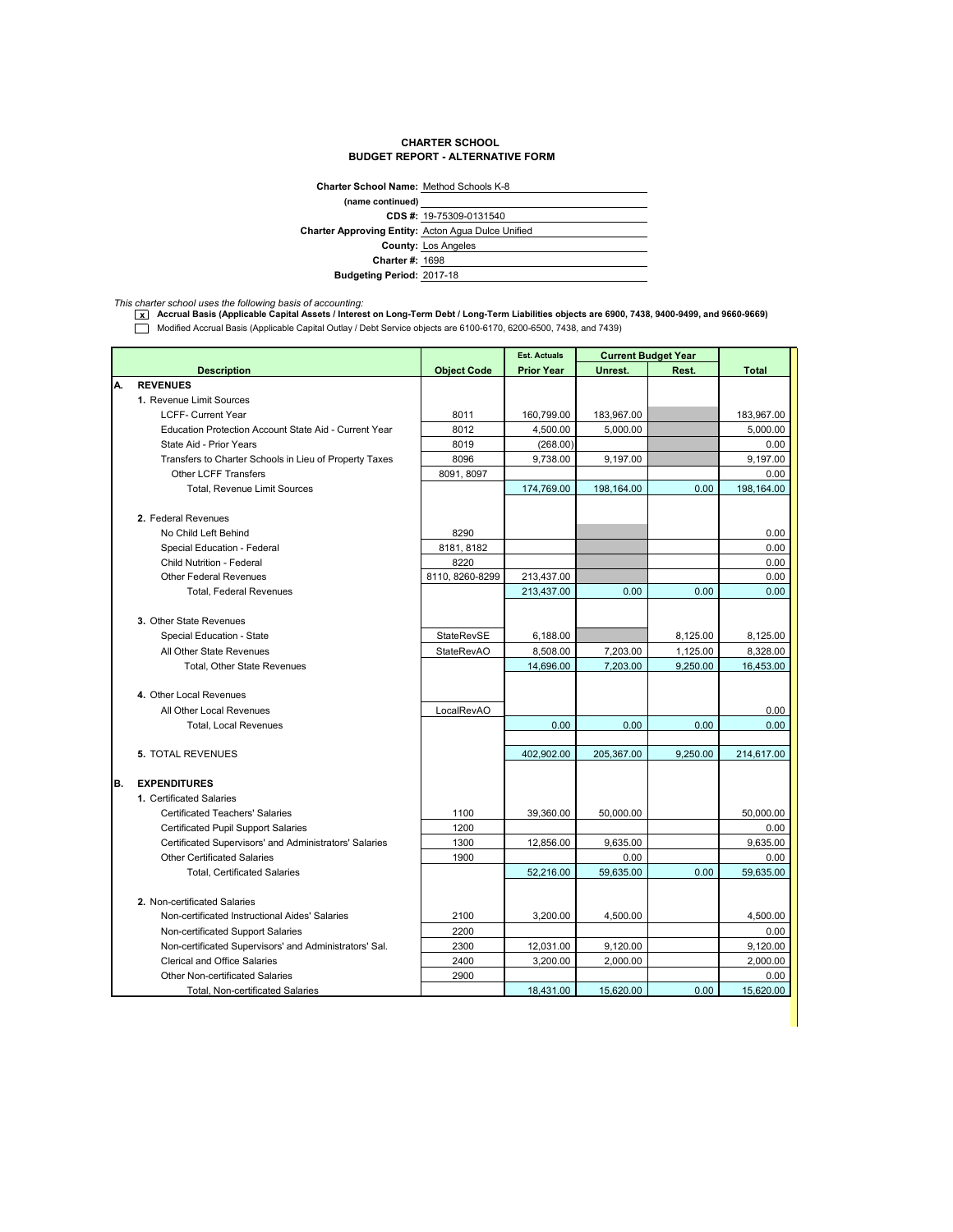|                                                                                        |                    | <b>Est. Actuals</b> |            | <b>Current Budget Year</b> |                  |
|----------------------------------------------------------------------------------------|--------------------|---------------------|------------|----------------------------|------------------|
| <b>Description</b>                                                                     | <b>Object Code</b> | <b>Prior Year</b>   | Unrest.    | Rest.                      | <b>Total</b>     |
| 3. Employee Benefits                                                                   |                    |                     |            |                            |                  |
| <b>STRS</b><br><b>PERS</b>                                                             | 3101-3102          |                     |            |                            | 0.00             |
|                                                                                        | 3201-3202          |                     |            |                            | 0.00             |
| OASDI / Medicare / Alternative                                                         | 3301-3302          | 5,404.00            | 5,757.00   |                            | 5,757.00         |
| <b>Health and Welfare Benefits</b>                                                     | 3401-3402          | 3,100.00            | 7,200.00   |                            | 7,200.00         |
| Unemployment Insurance                                                                 | 3501-3502          | 1,392.00            | 1,515.00   |                            | 1,515.00         |
| Workers' Compensation Insurance                                                        | 3601-3602          | 1,413.00            | 2,258.00   |                            | 2,258.00         |
| OPEB, Allocated                                                                        | 3701-3702          |                     |            |                            | 0.00             |
| OPEB, Active Employees                                                                 | 3751-3752          |                     |            |                            | 0.00             |
| PERS Reduction (for revenue limit funded schools)                                      | 3801-3802          |                     |            |                            | 0.00             |
| <b>Other Employee Benefits</b>                                                         | 3901-3902          | 1,413.00            | 3,763.00   |                            | 3,763.00         |
| <b>Total, Employee Benefits</b>                                                        |                    | 12,722.00           | 20,493.00  | 0.00                       | 20,493.00        |
| 4. Books and Supplies                                                                  |                    |                     |            |                            |                  |
|                                                                                        | 4100               | 130,390.00          |            |                            |                  |
| Approved Textbooks and Core Curricula Materials<br>Books and Other Reference Materials | 4200               |                     | 9,425.00   | 0.00                       | 9,425.00         |
|                                                                                        |                    | 0.00                | 2,175.00   |                            | 2,175.00         |
| <b>Materials and Supplies</b>                                                          | 4300               | 10,571.00           | 180.00     | 1,125.00                   | 1,305.00         |
| Noncapitalized Equipment<br>Food                                                       | 4400<br>4700       | 77,476.00           | 4,350.00   |                            | 4,350.00<br>0.00 |
|                                                                                        |                    |                     |            |                            | 17,255.00        |
| Total, Books and Supplies                                                              |                    | 218,437.00          | 16,130.00  | 1,125.00                   |                  |
|                                                                                        |                    |                     |            |                            |                  |
| 5. Services and Other Operating Expenditures                                           |                    |                     |            |                            |                  |
| Subagreements for Services                                                             | 5100               |                     |            |                            | 0.00             |
| <b>Travel and Conferences</b>                                                          | 5200               | 700.00              | 3,000.00   |                            | 3,000.00         |
| Dues and Memberships                                                                   | 5300               | 120.00              | 145.00     |                            | 145.00           |
| Insurance                                                                              | 5400               | 840.00              | 725.00     |                            | 725.00           |
| Operations and Housekeeping Services                                                   | 5500               | 3,000.00            | 1,200.00   |                            | 1,200.00         |
| Rentals, Leases, Repairs, and Noncap. Improvements                                     | 5600               | 36,551.00           | 15,059.00  |                            | 15,059.00        |
| Professional/Consulting Services & Operating Expend.                                   | 5800               | 34,281.00           | 31,379.00  | 8,125.00                   | 39,504.00        |
| Communications                                                                         | 5900               | 1,000.00            | 1,250.00   |                            | 1,250.00         |
| Total, Services and Other Operating Expenditures                                       |                    | 76,492.00           | 52,758.00  | 8,125.00                   | 60,883.00        |
|                                                                                        |                    |                     |            |                            |                  |
| 6. Capital Outlay (Objects 6100-6170, 6200-6500 - modified accrual ba                  |                    |                     |            |                            |                  |
| Sites and Improvements of Sites                                                        | 6100-6170          |                     |            |                            | 0.00             |
| Buildings and Improvements of Buildings                                                | 6200               |                     |            |                            | 0.00             |
| Books and Media for New School Libraries or Major                                      |                    |                     |            |                            |                  |
| <b>Expansion of School Libraries</b>                                                   | 6300               |                     |            |                            | 0.00             |
| Equipment                                                                              | 6400               |                     |            |                            | 0.00             |
| <b>Equipment Replacement</b>                                                           | 6500               |                     |            |                            | 0.00             |
| Depreciation Expense (for full accrual basis only)                                     | 6900               |                     |            |                            | 0.00             |
| Total, Capital Outlay                                                                  |                    | 0.00                | 0.00       | 0.00                       | 0.00             |
|                                                                                        |                    |                     |            |                            |                  |
| 7. Other Outgo                                                                         |                    |                     |            |                            |                  |
| Tuition to Other Schools                                                               | 7110-7143          |                     |            |                            | 0.00             |
| Transfers of Pass-through Revenues to Other LEAs                                       | 7211-7213          |                     |            |                            | 0.00             |
| Transfers of Apportionments to Other LEAs - Spec. Ed.                                  | 7221-7223SE        |                     |            |                            | 0.00             |
| Transfers of Apportionments to Other LEAs - All Other                                  | 7221-7223AO        |                     |            |                            | 0.00             |
| All Other Transfers                                                                    | 7281-7299          |                     |            |                            | 0.00             |
| Debt Service:                                                                          |                    |                     |            |                            |                  |
| Interest                                                                               | 7438               | 548.00              | 548.00     |                            | 548.00           |
| Principal                                                                              | 7439               |                     |            |                            | 0.00             |
| Total, Other Outgo                                                                     |                    | 548.00              | 548.00     | 0.00                       | 548.00           |
|                                                                                        |                    |                     |            |                            |                  |
| 8. TOTAL EXPENDITURES                                                                  |                    | 378,846.00          | 165,184.00 | 9,250.00                   | 174,434.00       |
|                                                                                        |                    |                     |            |                            |                  |
| С.<br>EXCESS (DEFICIENCY) OF REVENUES OVER EXPEND.                                     |                    |                     |            |                            |                  |
| BEFORE OTHER FINANCING SOURCES AND USES (A5-B8)                                        |                    | 24,056.00           | 40,183.00  | 0.00                       | 40,183.00        |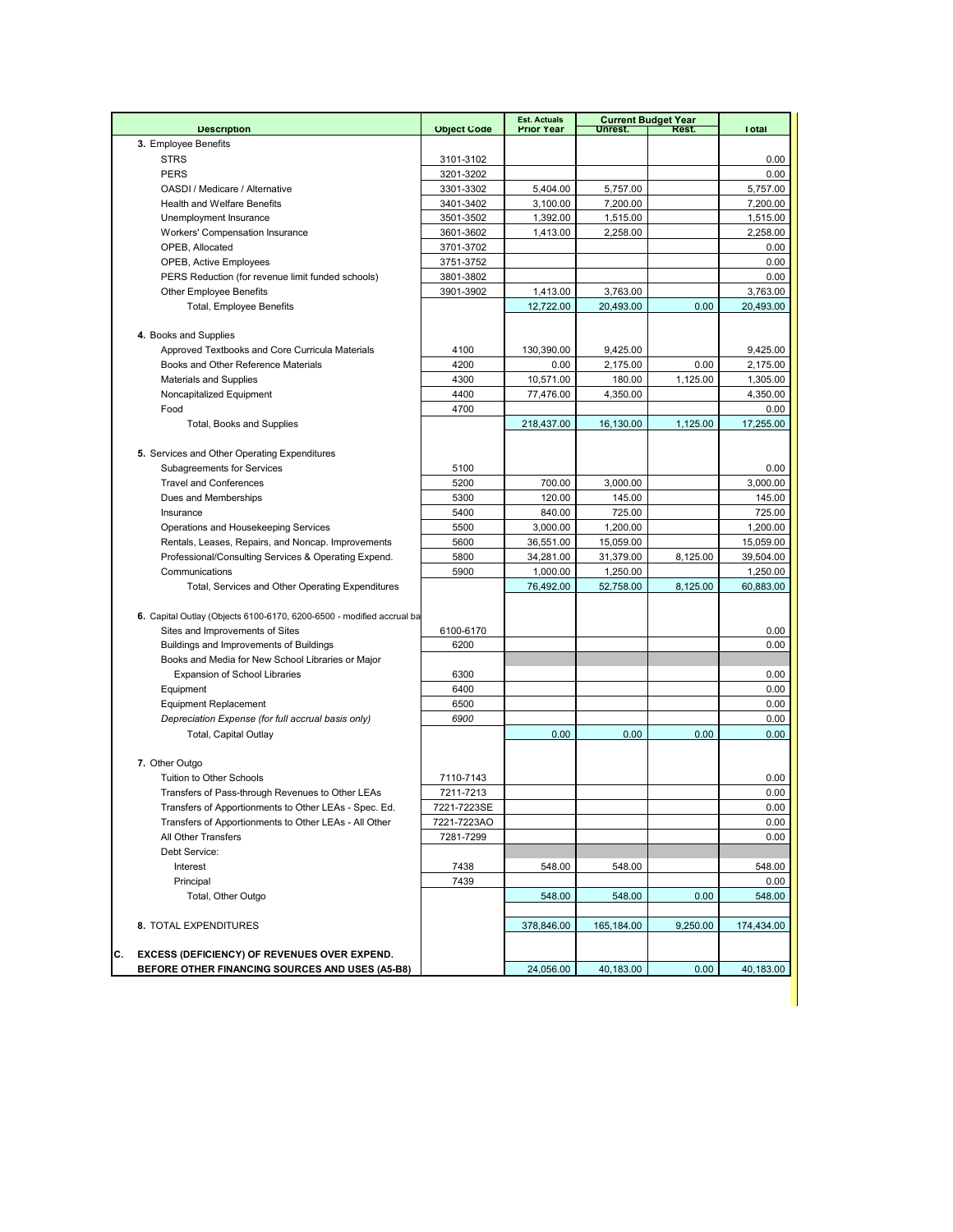|    |                                                               |                    | <b>Est. Actuals</b> |               | <b>Current Budget Year</b> |               |
|----|---------------------------------------------------------------|--------------------|---------------------|---------------|----------------------------|---------------|
|    | <b>Description</b>                                            | <b>Object Code</b> | <b>Prior Year</b>   | Unrest.       | Rest.                      | <b>Total</b>  |
| D. | <b>OTHER FINANCING SOURCES / USES</b>                         |                    |                     |               |                            |               |
|    | 1. Other Sources                                              | 8930-8979          | 0.00                |               |                            | 0.00          |
|    | 2. Less: Other Uses                                           | 7630-7699          | 0.00                |               |                            | 0.00          |
|    | 3. Contributions Between Unrestricted and Restricted Accounts |                    |                     |               |                            |               |
|    | (must net to zero)                                            | 8980-8999          |                     |               |                            | 0.00          |
|    |                                                               |                    |                     |               |                            |               |
|    | 4. TOTAL OTHER FINANCING SOURCES / USES                       |                    | 0.00                | 0.00          | 0.00                       | 0.00          |
|    |                                                               |                    |                     |               |                            |               |
| E. | NET INCREASE (DECREASE) IN FUND BALANCE (C + D4)              |                    | 24,056.00           | 40,183.00     | 0.00                       | 40,183.00     |
|    |                                                               |                    |                     |               |                            |               |
| F. | <b>FUND BALANCE, RESERVES</b>                                 |                    |                     |               |                            |               |
|    | 1. Beginning Fund Balance                                     |                    |                     |               |                            |               |
|    | a. As of July 1                                               | 9791               | (205,067.90)        | (181, 011.90) |                            | (181, 011.90) |
|    | b. Adjustments to Beginning Balance                           | 9793, 9795         |                     |               |                            | 0.00          |
|    | c. Adjusted Beginning Balance                                 |                    | (205,067.90)        | (181, 011.90) | 0.00                       | (181, 011.90) |
|    | 2. Ending Fund Balance, June 30 (E + F.1.c.)                  |                    | (181, 011.90)       | (140, 828.90) | 0.00                       | (140, 828.90) |
|    |                                                               |                    |                     |               |                            |               |
|    | Components of Ending Fund Balance (Optional):                 |                    |                     |               |                            |               |
|    | a. Reserve For:                                               |                    |                     |               |                            |               |
|    | Revolving Cash (equals object 9130)                           | 9711               |                     |               |                            |               |
|    | Stores (equals object 9320)                                   | 9712               |                     |               |                            |               |
|    | Prepaid Expenditures (equals object 9330)                     | 9713               |                     |               |                            |               |
|    | All Others                                                    | 9719               |                     |               |                            |               |
|    | <b>General Reserve</b>                                        | 9730               |                     |               |                            |               |
|    | <b>Legally Restricted Balance</b>                             | 9740               |                     |               |                            |               |
|    | b. Designated Amounts:                                        |                    |                     |               |                            |               |
|    | Designated for Economic Uncertainties                         | 9770               |                     |               |                            |               |
|    | Designated for Unrealized Gains of Investments &              |                    |                     |               |                            |               |
|    | Cash in County Treasury                                       | 9775               |                     |               |                            |               |
|    | <b>Other Designations</b>                                     | 9780               |                     |               |                            |               |
|    | c. Undesignated / Unappropriated Amount                       | 9790               | (181, 011.90)       |               |                            |               |
|    |                                                               |                    |                     |               |                            |               |
|    | Components of Ending Fund Balance (Budget):                   |                    |                     |               |                            |               |
|    | a. Nonspendable                                               |                    |                     |               |                            |               |
|    | Revolving Cash (equals object 9130)                           | 9711               |                     |               |                            | 0.00          |
|    | Stores (equals object 9320)                                   | 9712               |                     |               |                            | 0.00          |
|    | Prepaid Expenditures (equals object 9330)                     | 9713               |                     |               |                            | 0.00          |
|    | All Others                                                    | 9719               |                     |               |                            | 0.00          |
|    | b. Restricted                                                 | 9740               |                     |               |                            | 0.00          |
|    | c. Committed                                                  |                    |                     |               |                            |               |
|    | <b>Stabilization Arrangements</b>                             | 9750               |                     |               |                            | 0.00          |
|    | <b>Other Commitments</b>                                      | 9760               |                     |               |                            | 0.00          |
|    | d. Assigned                                                   |                    |                     |               |                            |               |
|    | <b>Other Assignments</b>                                      | 9780               |                     |               |                            | 0.00          |
|    | e. Unassigned/Unappropriated                                  |                    |                     |               |                            |               |
|    | Reserve for Economic Uncertainties                            | 9789               |                     | 8,259.20      |                            | 8,259.20      |
|    | Unassigned / Unappropriated Amount                            | 9790               |                     | (149,088.10)  | 0.00                       | (149,088.10)  |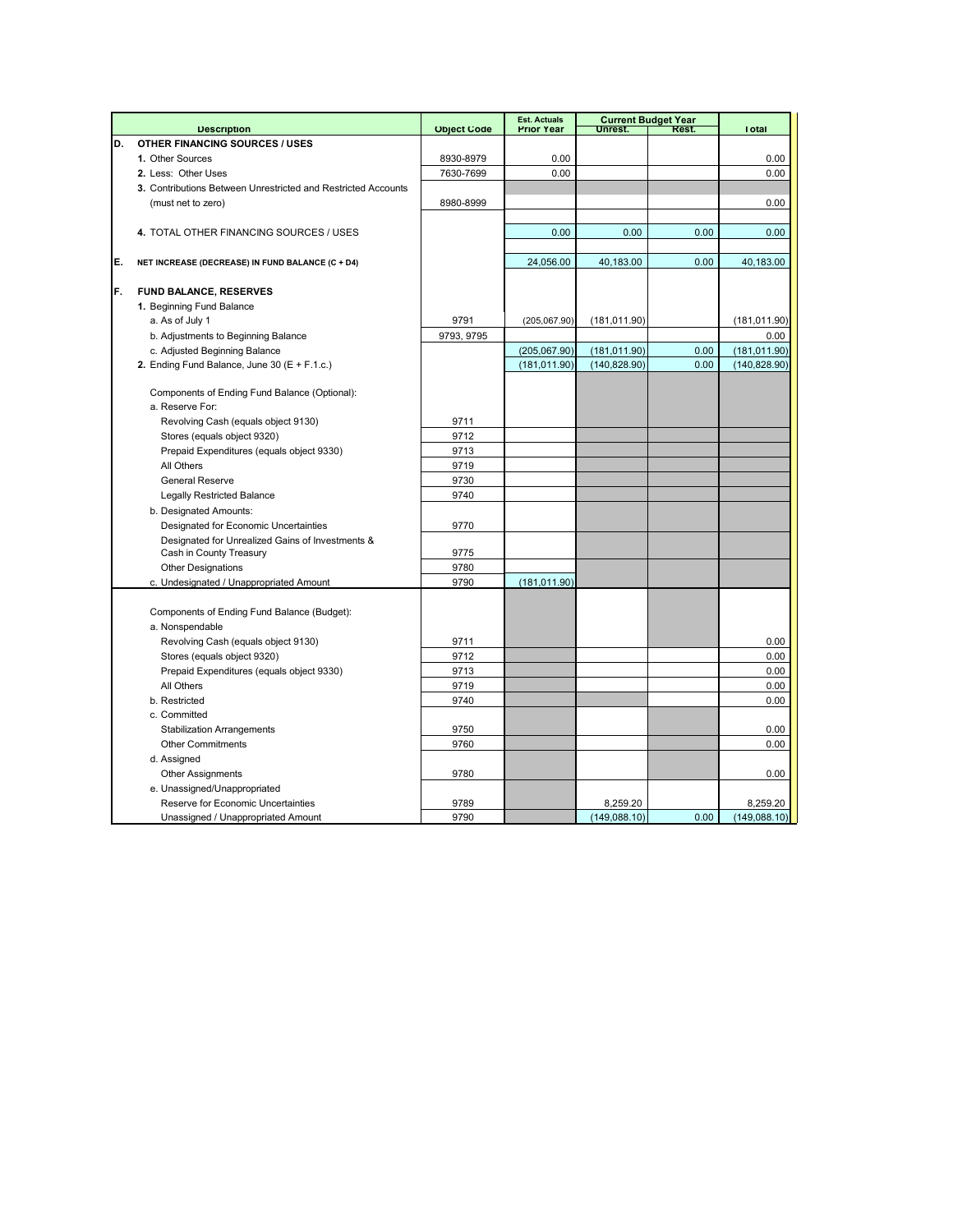## **CHARTER SCHOOL MULTI-YEAR PROJECTION - ALTERNATIVE FORM**

| <b>Charter School Name: Method Schools K-8</b>            |                            |  |  |  |
|-----------------------------------------------------------|----------------------------|--|--|--|
| (name continued)                                          |                            |  |  |  |
|                                                           | CDS #: 19-75309-0131540    |  |  |  |
| <b>Charter Approving Entity: Acton Agua Dulce Unified</b> |                            |  |  |  |
|                                                           | <b>County: Los Angeles</b> |  |  |  |
| <b>Charter #: 1698</b>                                    |                            |  |  |  |
| <b>Fiscal Year: 2017-18</b>                               |                            |  |  |  |

*This charter school uses the following basis of accounting:* **x Accrual Basis (Applicable Capital Assets / Interest on Long-Term Debt / Long-Term Liabilities objects are 6900, 7438, 9400-9499, and 9660-9669)**

Modified Accrual Basis (Applicable Capital Outlay / Debt Service objects are 6100-6170, 6200-6500, 7438, and 7439)

|    |                                                        |                    | FY 2017-18          |                   | <b>Totals for</b> | <b>Totals for</b> |            |
|----|--------------------------------------------------------|--------------------|---------------------|-------------------|-------------------|-------------------|------------|
|    | <b>Description</b>                                     | <b>Object Code</b> | <b>Unrestricted</b> | <b>Restricted</b> | Total             | 2018-19           | 2019-20    |
| Α. | <b>REVENUES</b>                                        |                    |                     |                   |                   |                   |            |
|    | 1. Revenue Limit Sources                               |                    |                     |                   |                   |                   |            |
|    | State Aid - Current Year                               | 8011               | 183.967.00          | 0.00              | 183.967.00        | 206.623.00        | 233.037.00 |
|    | Education Protection Account State Aid - Current Year  | 8015               | 5.000.00            | 0.00              | 5.000.00          | 5.500.00          | 6.050.00   |
|    | State Aid - Prior Years                                | 8019               | 0.00                | 0.00              | 0.00              |                   |            |
|    | Transfers to Charter in Lieu of Property Taxes         | 8096               | 9.197.00            | 0.00              | 9.197.00          | 9.197.00          | 9,197.00   |
|    | <b>Other LCFF Transfers</b>                            | 8091, 8097         | 0.00                | 0.00              | 0.00              |                   |            |
|    | Total, Revenue Limit Sources                           |                    | 198,164.00          | 0.00              | 198,164.00        | 221,320.00        | 248,284.00 |
|    | 2. Federal Revenues                                    |                    |                     |                   |                   |                   |            |
|    | No Child Left Behind                                   | 8290               | 0.00                | 0.00              | 0.00              |                   |            |
|    | Special Education - Federal                            | 8181, 8182         | 0.00                | 0.00              | 0.00              |                   |            |
|    | Child Nutrition - Federal                              | 8220               |                     |                   |                   |                   |            |
|    | <b>Other Federal Revenues</b>                          | 8110, 8260-8299    | 0.00<br>0.00        | 0.00<br>0.00      | 0.00<br>0.00      |                   |            |
|    | <b>Total, Federal Revenues</b>                         |                    | 0.00                | 0.00              | 0.00              | 0.00              | 0.00       |
|    |                                                        |                    |                     |                   |                   |                   |            |
|    | 3. Other State Revenues                                |                    |                     |                   |                   |                   |            |
|    | Special Education - State                              | <b>StateRevSE</b>  | 0.00                | 8,125.00          | 8,125.00          | 8.938.00          | 9,831.00   |
|    | All Other State Revenues                               | StateRevAO         | 7,203,00            | 1.125.00          | 8.328.00          | 5.610.00          | 6.171.00   |
|    | <b>Total, Other State Revenues</b>                     |                    | 7.203.00            | 9.250.00          | 16.453.00         | 14.548.00         | 16.002.00  |
|    |                                                        |                    |                     |                   |                   |                   |            |
|    | 4. Other Local Revenues                                |                    |                     |                   |                   |                   |            |
|    | All Other Local Revenues                               | LocalRevAO         | 0.00                | 0.00              | 0.00              |                   |            |
|    | <b>Total, Local Revenues</b>                           |                    | 0.00                | 0.00              | 0.00              | 0.00              | 0.00       |
|    |                                                        |                    |                     |                   |                   |                   |            |
|    | 5. TOTAL REVENUES                                      |                    | 205.367.00          | 9.250.00          | 214,617.00        | 235.868.00        | 264,286,00 |
| B. | <b>EXPENDITURES</b>                                    |                    |                     |                   |                   |                   |            |
|    | 1. Certificated Salaries                               |                    |                     |                   |                   |                   |            |
|    | Certificated Teachers' Salaries                        | 1100               | 50,000.00           | 0.00              | 50.000.00         | 51.250.00         | 52.531.00  |
|    | <b>Certificated Pupil Support Salaries</b>             | 1200               | 0.00                | 0.00              | 0.00              |                   |            |
|    | Certificated Supervisors' and Administrators' Salaries | 1300               | 9,635.00            | 0.00              | 9.635.00          | 9,876.00          | 10,122.00  |
|    | <b>Other Certificated Salaries</b>                     | 1900               | 0.00                | 0.00              | 0.00              | 0.00              | 0.00       |
|    | <b>Total, Certificated Salaries</b>                    |                    | 59.635.00           | 0.00              | 59.635.00         | 61.126.00         | 62.653.00  |
|    |                                                        |                    |                     |                   |                   |                   |            |
|    | 2. Non-certificated Salaries                           |                    |                     |                   |                   |                   |            |
|    | Non-certificated Instructional Aides' Salaries         | 2100               | 4,500.00            | 0.00              | 4,500.00          | 4.613.00          | 4,728.00   |
|    | Non-certificated Support Salaries                      | 2200               | 0.00                | 0.00              | 0.00              |                   |            |
|    | Non-certificated Supervisors' and Administrators' Sal. | 2300               | 9.120.00            | 0.00              | 9.120.00          | 9.348.00          | 9,581.00   |
|    | <b>Clerical and Office Salaries</b>                    | 2400               | 2.000.00            | 0.00              | 2.000.00          | 2.050.00          | 2.101.00   |
|    | Other Non-certificated Salaries                        | 2900               | 0.00                | 0.00              | 0.00              |                   |            |
|    | <b>Total, Non-certificated Salaries</b>                |                    | 15,620.00           | 0.00              | 15,620.00         | 16.011.00         | 16,410.00  |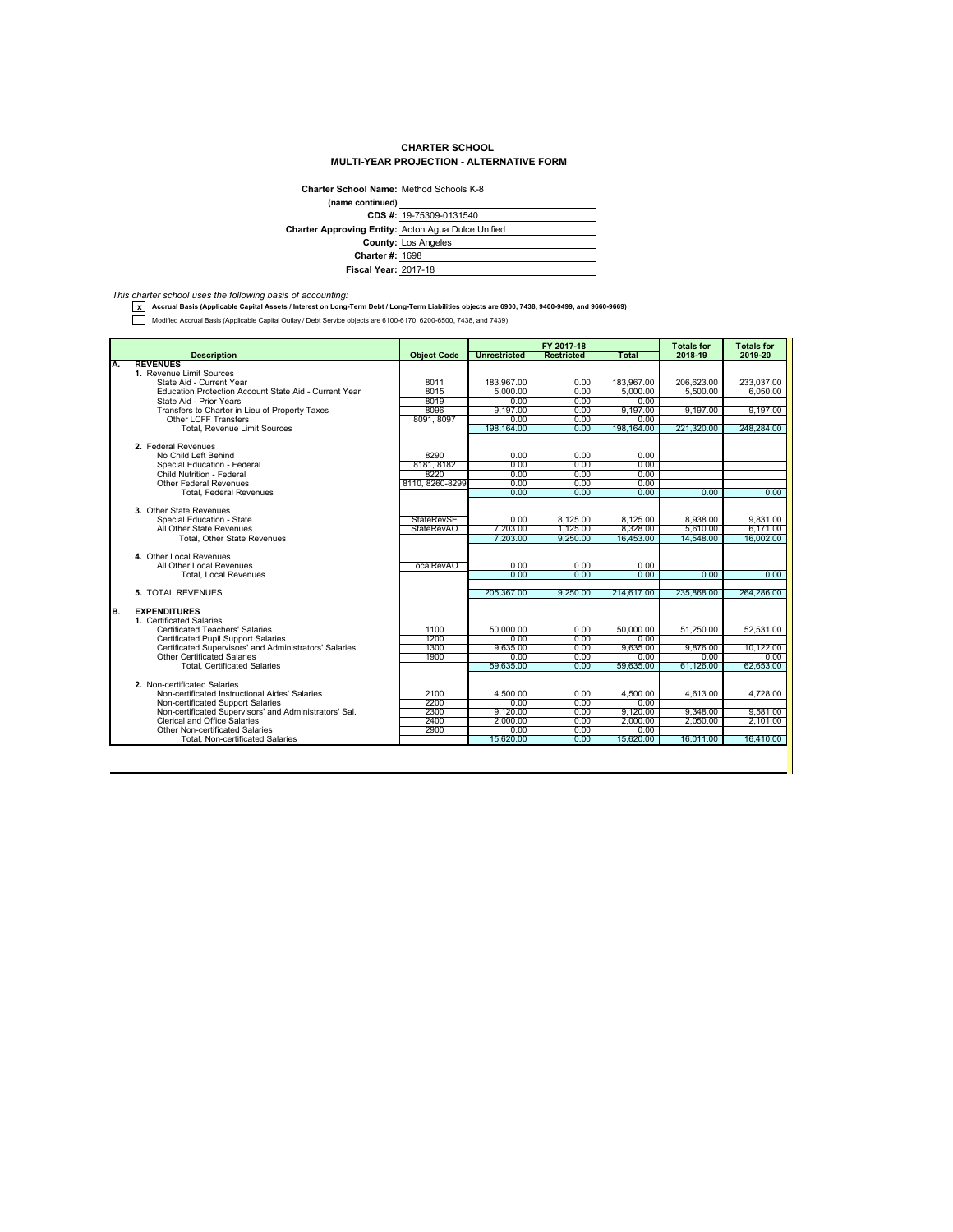|                                                                                                         |                        |                     | FY 2017-18        |              | <b>Totals for</b> | <b>Totals for</b> |
|---------------------------------------------------------------------------------------------------------|------------------------|---------------------|-------------------|--------------|-------------------|-------------------|
| <b>Description</b>                                                                                      | <b>Object Code</b>     | <b>Unrestricted</b> | <b>Restricted</b> | <b>Total</b> | 2018-19           | 2019-20           |
| 3. Employee Benefits                                                                                    |                        |                     |                   |              |                   |                   |
| <b>STRS</b>                                                                                             | 3101-3102              | 0.00                | 0.00              | 0.00         |                   |                   |
| <b>PERS</b>                                                                                             | 3201-3202              | 0.00                | 0.00              | 0.00         |                   |                   |
| OASDI / Medicare / Alternative                                                                          | 3301-3302              | 5.757.00            | 0.00              | 5.757.00     | 5.901.00          | 6,048.00          |
| <b>Health and Welfare Benefits</b>                                                                      | 3401-3402              | 7,200.00            | 0.00              | 7.200.00     | 7.500.00          | 8,000.00          |
| Unemployment Insurance                                                                                  | 3501-3502              | 1.515.00            | 0.00              | 1.515.00     | 1.540.00          | 1.566.00          |
| Workers' Compensation Insurance                                                                         | 3601-3602<br>3701-3702 | 2,258.00            | 0.00              | 2.258.00     | 2.314.00          | 2.372.00          |
| OPEB, Allocated<br><b>OPEB, Active Employees</b>                                                        | 3751-3752              | 0.00<br>0.00        | 0.00<br>0.00      | 0.00<br>0.00 |                   |                   |
| PERS Reduction (for revenue limit funded schools)                                                       | 3801-3802              | 0.00                | 0.00              | 0.00         |                   |                   |
| <b>Other Employee Benefits</b>                                                                          | 3901-3902              | 3.763.00            | 0.00              | 3.763.00     | 3.857.00          | 3.953.00          |
| <b>Total, Employee Benefits</b>                                                                         |                        | 20.493.00           | 0.00              | 20,493.00    | 21,112.00         | 21.939.00         |
|                                                                                                         |                        |                     |                   |              |                   |                   |
| 4. Books and Supplies                                                                                   |                        |                     |                   |              |                   |                   |
| Approved Textbooks and Core Curricula Materials                                                         | 4100                   | 9,425.00            | 0.00              | 9,425.00     | 10,608.00         | 12,173.00         |
| Books and Other Reference Materials                                                                     | 4200                   | 2,175.00            | 0.00              | 2,175.00     | 2.448.00          | 2.754.00          |
| Materials and Supplies                                                                                  | 4300                   | 180.00              | 1.125.00          | 1,305.00     | 1.469.00          | 1,652.00          |
| Noncapitalized Equipment                                                                                | 4400                   | 4,350.00            | 0.00              | 4,350.00     | 4.896.00          | 5.508.00          |
| Food                                                                                                    | 4700                   | 0.00                | 0.00              | 0.00         |                   |                   |
| <b>Total, Books and Supplies</b>                                                                        |                        | 16.130.00           | 1.125.00          | 17.255.00    | 19.421.00         | 22.087.00         |
|                                                                                                         |                        |                     |                   |              |                   |                   |
| 5. Services and Other Operating Expenditures                                                            |                        |                     |                   |              |                   |                   |
| Subagreements for Services                                                                              | 5100                   | 0.00                | 0.00              | 0.00         |                   |                   |
| <b>Travel and Conferences</b>                                                                           | 5200                   | 3.000.00            | 0.00              | 3.000.00     | 3.060.00          | 3.121.00          |
| Dues and Memberships                                                                                    | 5300                   | 145.00              | 0.00              | 145.00       | 163.00            | 184.00            |
| Insurance                                                                                               | 5400                   | 725.00              | 0.00              | 725.00       | 816.00            | 918.00            |
| Operations and Housekeeping Services                                                                    | 5500                   | 1.200.00            | 0.00              | 1.200.00     | 1.224.00          | 1.248.00          |
| Rentals, Leases, Repairs, and Noncap. Improvements                                                      | 5600                   | 15,059.00           | 0.00              | 15.059.00    | 15,360.00         | 15,668,00         |
| Professional/Consulting Services and Operating Expend.                                                  | 5800                   | 31.379.00           | 8.125.00          | 39.504.00    | 42.982.00         | 46.098.00         |
| Communications                                                                                          | 5900                   | 1.250.00            | 0.00              | 1.250.00     | 1.275.00          | 1.301.00          |
| Total, Services and Other Operating Expenditures                                                        |                        | 52.758.00           | 8.125.00          | 60.883.00    | 64.880.00         | 68.538.00         |
|                                                                                                         |                        |                     |                   |              |                   |                   |
| 6. Capital Outlay (Objects 6100-6170, 6200-6500 for mod. accrual bas<br>Sites and Improvements of Sites | 6100-6170              | 0.00                | 0.00              | 0.00         |                   |                   |
| Buildings and Improvements of Buildings                                                                 | 6200                   | 0.00                | 0.00              | 0.00         |                   |                   |
| Books and Media for New School Libraries or Maior                                                       |                        |                     |                   |              |                   |                   |
| <b>Expansion of School Libraries</b>                                                                    | 6300                   | 0.00                | 0.00              | 0.00         |                   |                   |
| Equipment                                                                                               | 6400                   | 0.00                | 0.00              | 0.00         |                   |                   |
| <b>Equipment Replacement</b>                                                                            | 6500                   | 0.00                | 0.00              | 0.00         |                   |                   |
| Depreciation Expense (for full accrual only)                                                            | 6900                   | 0.00                | 0.00              | 0.00         |                   |                   |
| <b>Total, Capital Outlav</b>                                                                            |                        | 0.00                | 0.00              | 0.00         | 0.00              | 0.00              |
|                                                                                                         |                        |                     |                   |              |                   |                   |
| 7. Other Outgo                                                                                          |                        |                     |                   |              |                   |                   |
| Tuition to Other Schools                                                                                | 7110-7143              | $0.00 -$            | 0.00              | 0.00         |                   |                   |
| Transfers of Pass-through Revenues to Other LEAs                                                        | 7211-7213              | 0.00                | 0.00              | 0.00         |                   |                   |
| Transfers of Apportionments to Other LEAs - Spec. Ed.                                                   | 7221-7223SE            | 0.00                | 0.00              | $0.00 -$     |                   |                   |
| Transfers of Apportionments to Other LEAs - All Other                                                   | 7221-7223AO            | 0.00                | 0.00              | 0.00         |                   |                   |
| All Other Transfers                                                                                     | 7281-7299              | 0.00                | 0.00              | 0.00         |                   |                   |
| Debt Service:                                                                                           |                        |                     |                   |              |                   |                   |
| Interest                                                                                                | 7438                   | 548.00              | 0.00              | 548.00       | 548.00            | 548.00            |
| Principal                                                                                               | 7439                   | 0.00                | 0.00              | 0.00         |                   |                   |
| Total, Other Outgo                                                                                      |                        | 548.00              | 0.00              | 548.00       | 548.00            | 548.00            |
| 8. TOTAL EXPENDITURES                                                                                   |                        | 165.184.00          | 9.250.00          | 174.434.00   | 183.098.00        | 192.175.00        |
| C.<br>EXCESS (DEFICIENCY) OF REVENUES OVER EXPEND.                                                      |                        |                     |                   |              |                   |                   |
| BEFORE OTHER FINANCING SOURCES AND USES (A5-B8)                                                         |                        | 40,183.00           | 0.00              | 40,183.00    | 52,770.00         | 72,111.00         |
|                                                                                                         |                        |                     |                   |              |                   |                   |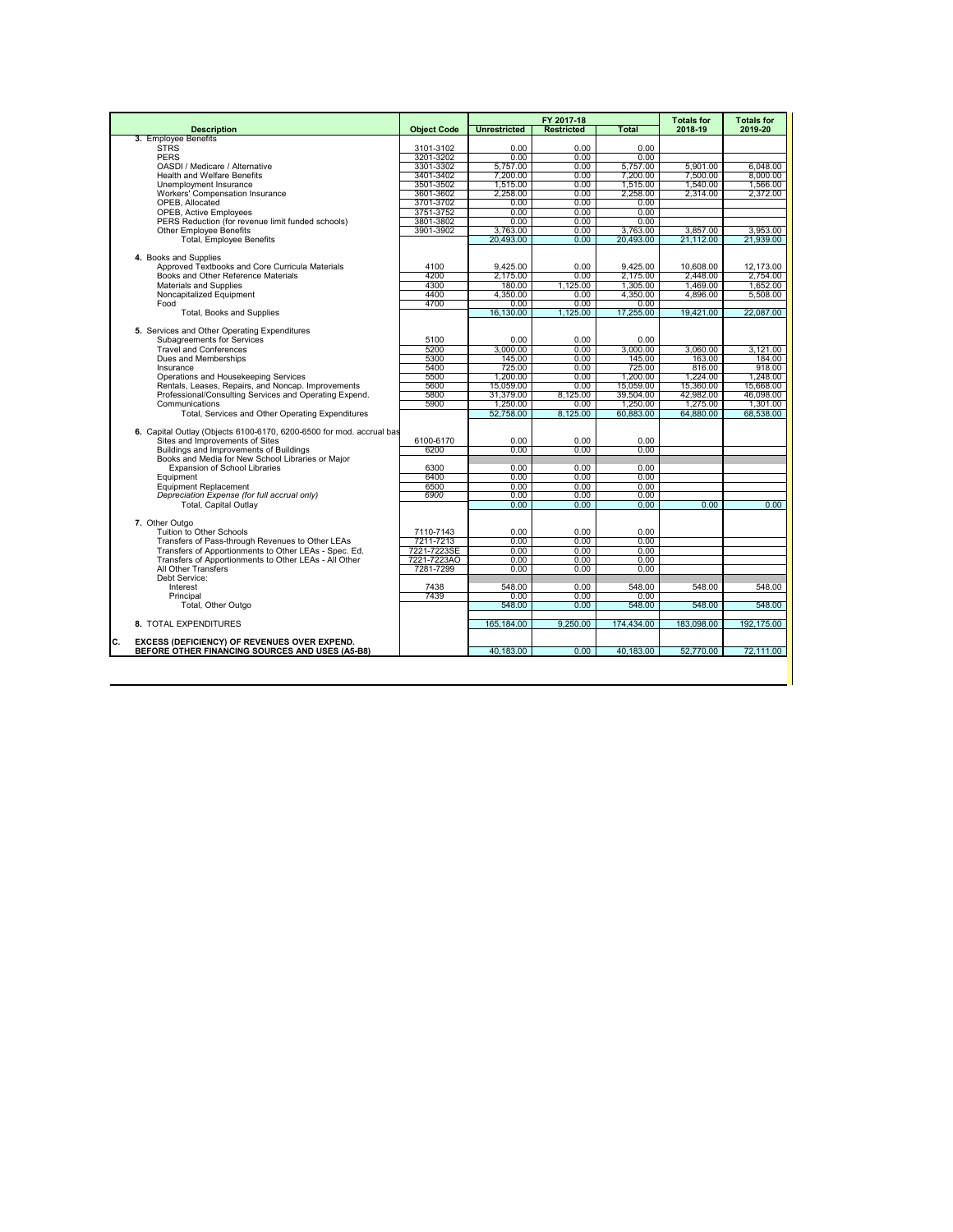|     |                                                                                                                                                                                                                                                                                                                                                                                                                                                                              |                                                                              | FY 2017-18                                           |                              | <b>Totals for</b>                                            | <b>Totals for</b>            |                            |
|-----|------------------------------------------------------------------------------------------------------------------------------------------------------------------------------------------------------------------------------------------------------------------------------------------------------------------------------------------------------------------------------------------------------------------------------------------------------------------------------|------------------------------------------------------------------------------|------------------------------------------------------|------------------------------|--------------------------------------------------------------|------------------------------|----------------------------|
|     | <b>Description</b>                                                                                                                                                                                                                                                                                                                                                                                                                                                           | <b>Object Code</b>                                                           | <b>Unrestricted</b>                                  | <b>Restricted</b>            | <b>Total</b>                                                 | 2018-19                      | 2019-20                    |
| D.  | <b>OTHER FINANCING SOURCES / USES</b><br>1. Other Sources                                                                                                                                                                                                                                                                                                                                                                                                                    | 8930-8979                                                                    | 0.00                                                 | 0.00                         | 0.00                                                         |                              |                            |
|     | 2. Less: Other Uses                                                                                                                                                                                                                                                                                                                                                                                                                                                          | 7630-7699                                                                    | 0.00                                                 | 0.00                         | 0.00                                                         |                              |                            |
|     | 3. Contributions Between Unrestricted and Restricted Accounts                                                                                                                                                                                                                                                                                                                                                                                                                |                                                                              |                                                      |                              |                                                              |                              |                            |
|     | (must net to zero)                                                                                                                                                                                                                                                                                                                                                                                                                                                           | 8980-8999                                                                    | 0.00                                                 | 0.00                         | 0.00                                                         |                              |                            |
|     |                                                                                                                                                                                                                                                                                                                                                                                                                                                                              |                                                                              |                                                      |                              |                                                              |                              |                            |
|     | 4. TOTAL OTHER FINANCING SOURCES / USES                                                                                                                                                                                                                                                                                                                                                                                                                                      |                                                                              | 0.00                                                 | 0.00                         | 0.00                                                         | 0.00                         | 0.00                       |
| IE. | NET INCREASE (DECREASE) IN FUND BALANCE (C + D4)                                                                                                                                                                                                                                                                                                                                                                                                                             |                                                                              | 40,183.00                                            | 0.00                         | 40.183.00                                                    | 52,770.00                    | 72.111.00                  |
| IF. | <b>FUND BALANCE, RESERVES</b><br>1. Beginning Fund Balance<br>a. As of July 1                                                                                                                                                                                                                                                                                                                                                                                                | 9791                                                                         | (181.011.90)                                         | 0.00                         | (181.011.90)                                                 | (140.828.90)                 | (88.058.90)                |
|     | b. Adjustments to Beginning Balance                                                                                                                                                                                                                                                                                                                                                                                                                                          | 9793, 9795                                                                   | 0.00                                                 | 0.00                         | 0.00                                                         |                              |                            |
|     | c. Adjusted Beginning Balance<br>2. Ending Fund Balance. June 30 $(E + F.1.c.)$                                                                                                                                                                                                                                                                                                                                                                                              |                                                                              | (181,011.90)<br>(140.828.90)                         | 0.00<br>0.00                 | (181.011.90)<br>(140.828.90)                                 | (140, 828.90)<br>(88.058.90) | (88,058.90)<br>(15.947.90) |
|     | Components of Ending Fund Balance (Optional):<br>a. Reserve For:<br>Revolving Cash (equals object 9130)<br>Stores (equals object 9320)<br>Prepaid Expenditures (equals object 9330)<br>All Others<br>General Reserve<br>Legally Restricted Balance<br>b. Designated Amounts:<br>Designated for Economic Uncertainties<br>Designated for Unrealized Gains of Investments &<br>Cash in County Treasury<br><b>Other Designations</b><br>c. Undesignated / Unappropriated Amount | 9711<br>9712<br>9713<br>9719<br>9730<br>9740<br>9770<br>9775<br>9780<br>9790 |                                                      |                              |                                                              |                              |                            |
|     | Components of Ending Fund Balance (Budget):<br>a. Nonspendable<br>Revolving Cash (equals object 9130)<br>Stores (equals object 9320)<br>Prepaid Expenditures (equals object 9330)<br>All Others<br>b. Restricted<br>c. Committed<br><b>Stabilization Arrangements</b><br>Other Commitments<br>d. Assigned<br><b>Other Assignments</b><br>e. Unassigned/Unappropriated                                                                                                        | 9711<br>9712<br>9713<br>9719<br>9740<br>9750<br>9760<br>9780                 | 0.00<br>0.00<br>0.00<br>0.00<br>0.00<br>0.00<br>0.00 | 0.00<br>0.00<br>0.00<br>0.00 | 0.00<br>0.00<br>0.00<br>0.00<br>0.00<br>0.00<br>0.00<br>0.00 |                              |                            |
|     | Reserve for Economic Uncertainties<br>Undesignated / Unappropriated Amount                                                                                                                                                                                                                                                                                                                                                                                                   | 9789<br>9790                                                                 | 8.259.20<br>(149.088.10)                             | 0.00<br>0.00                 | 8.259.20<br>(149.088.10)                                     | 9.154.90<br>(97.213.80)      | 9.608.75<br>(25.556.65)    |
|     |                                                                                                                                                                                                                                                                                                                                                                                                                                                                              |                                                                              |                                                      |                              |                                                              |                              |                            |